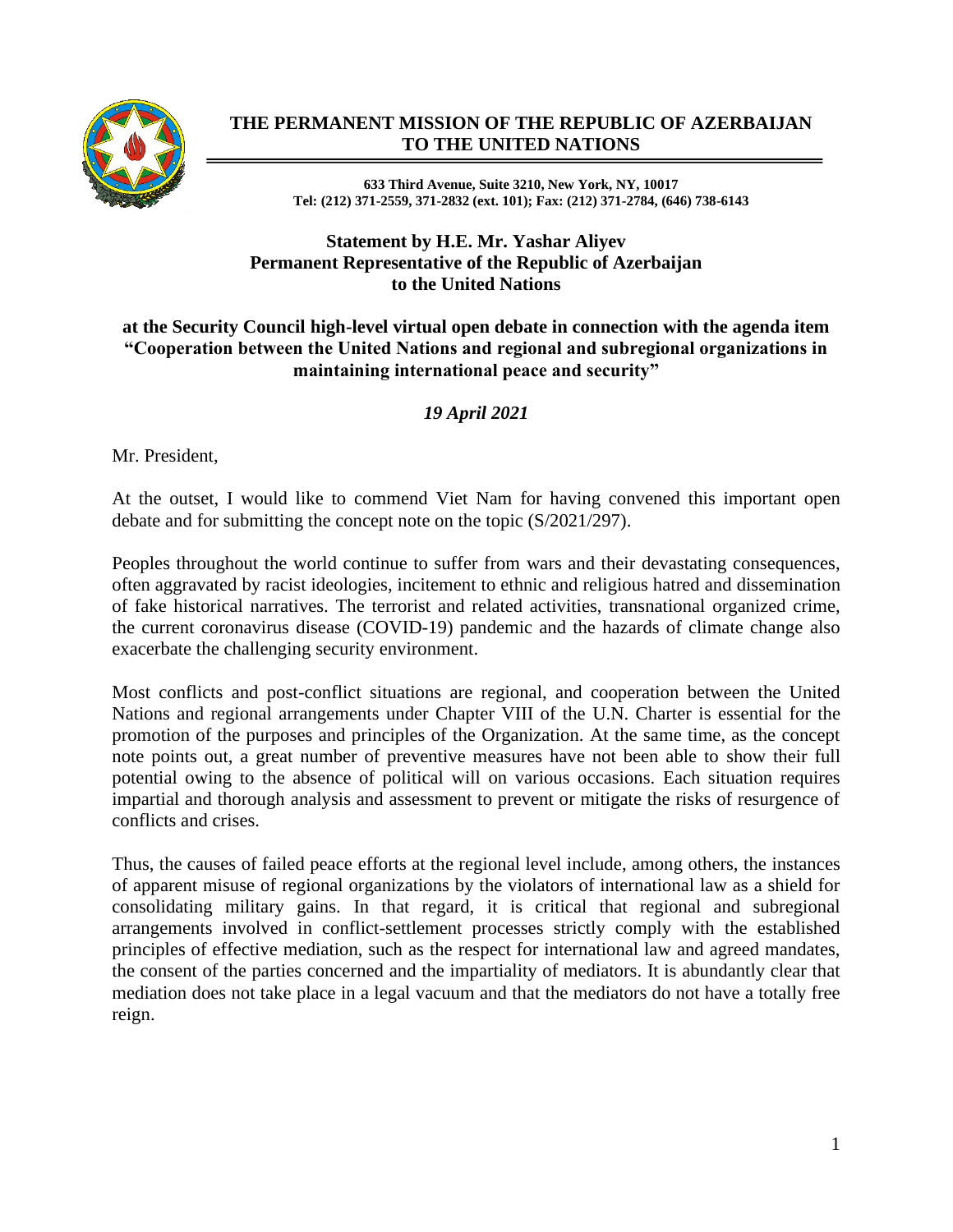Mr. President,

As is known, at the end of 1991 and the beginning of 1992, Armenia unleashed full-scale war against Azerbaijan. As a result, a significant part of the territory of Azerbaijan was occupied, tens of thousands of civilians were killed, all captured areas were ethnically cleansed of more than 700,000 Azerbaijanis, and hundreds of cities, towns and villages in my country were plundered and raised to the ground.

In 1993, the Security Council unanimously adopted resolutions 822, 853, 874 and 884, condemning the use of force against Azerbaijan and the resulting occupation of its territories, reaffirming respect for the sovereignty and territorial integrity of Azerbaijan, the inviolability of international borders and the inadmissibility of the use of force for the acquisition of territory and demanding the immediate, complete and unconditional withdrawal of Armenian occupying forces from all the occupied territories. A series of Security Council presidential statements adopted between 1992 and 1995 and numerous documents of other authoritative international organizations are framed along the same lines.

The aforementioned resolutions of the Security Council also formed the basis of the mandate of the Minsk Group of the CSCE (later, the Organization for Security and Cooperation in Europe (OSCE)) and its co-chairmen and provided the framework for the settlement of the conflict. Thus, in their decision adopted at the CSCE Budapest Summit, held on 5–6 December 1994, the participating States, including both Armenia and Azerbaijan, inter alia, "confirmed their commitment to the relevant resolutions of the United Nations Security Council and welcomed the political support given by the Security Council to the CSCE's efforts towards a peaceful settlement of the conflict".

However, Security Council key demands, including in the first place the withdrawal of the occupying forces from the occupied territories of Azerbaijan, have not been implemented by Armenia and the mediation efforts conducted within the framework of the CSCE/OSCE have yielded no results.

On the contrary, Armenia has deliberately disregarded the resolutions of the Security Council, has never engaged faithfully in negotiations and, instead, directed all its efforts at colonizing the seized territories under the cover of ceasefire and peace process. Moreover, the leadership of Armenia has regarded and publicized the aggression against Azerbaijan as a "glorious victory", venerated war criminals and convicted terrorists as national heroes, overtly promoted the outrageous ideas of ethnic incompatibility and incited the youth and future generations to new wars and violence.

The lack of adequate international reaction to aggressive actions and unlawful activities by Armenia, attempts to maintain "a reasonable balance", instead of calling a spade a spade, and notorious double standards and selectivity with regard to the universally recognized obligations and commitments under international law only encouraged Armenia to continue sticking to its guns and contributed to its sense of permissiveness.